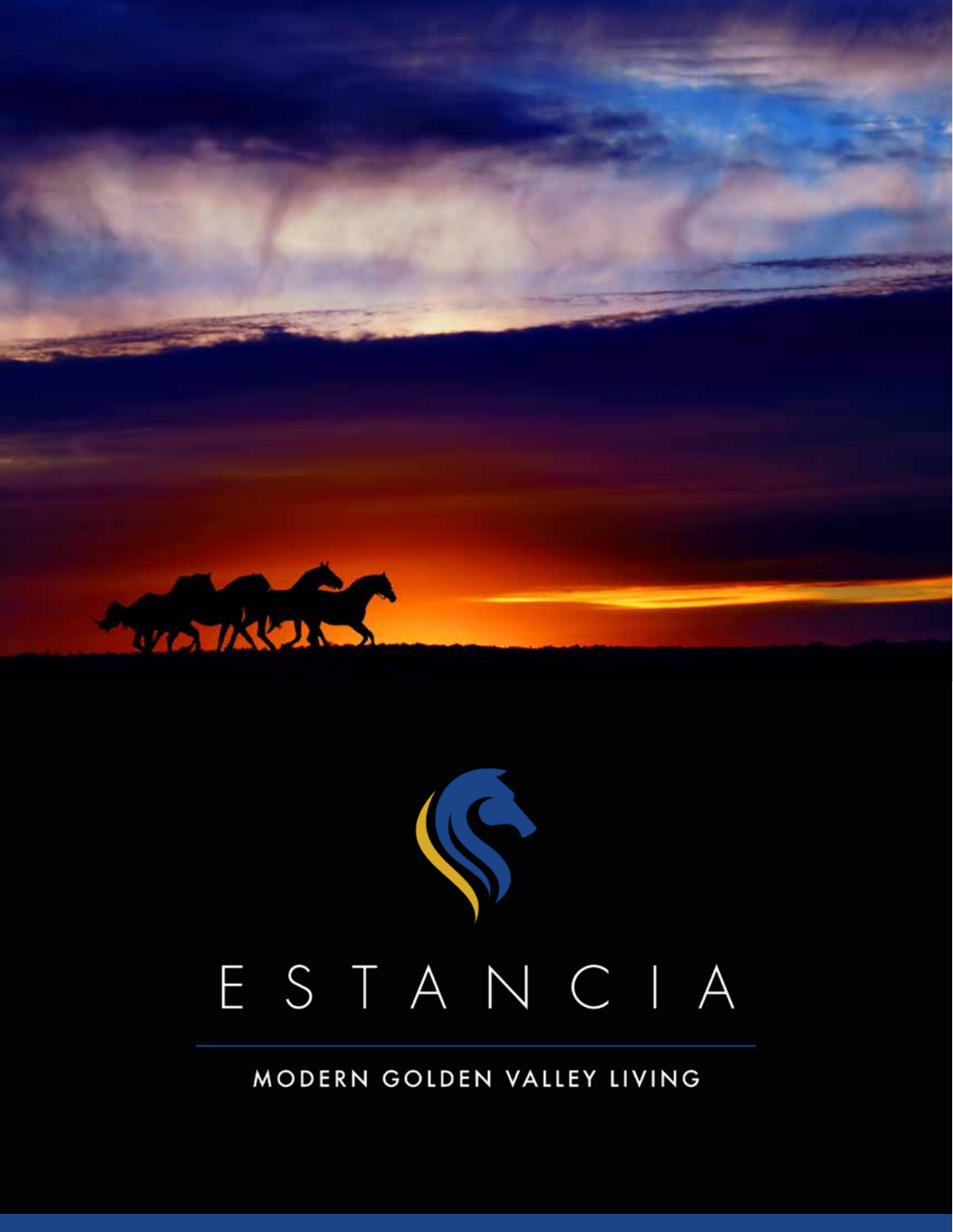

L ike the wild horses that roam the surrounding hills, the community of Estancia embraces the spirit of natural living. Situated on 38 scenic acres, modern architectural elements blend seamlessly with the environment to bring the outdoors in. Its Golden Valley location is one of Reno's most popular suburbs, blending rustic charm with retail accessibility. Discover a gateway to multiple parks, vast recreational opportunities, and colorful events. Estancia. Luxury outdoor living redefined.

- ♦ Nestled within the hills of Golden Valley on 38 acres
- ♦ Seven floor plans from 1,469–3,035 sq ft
- ♦ Modern architecture celebrating indoor/outdoor living
- ♦ Easy access to Downtown Reno and nearby amenities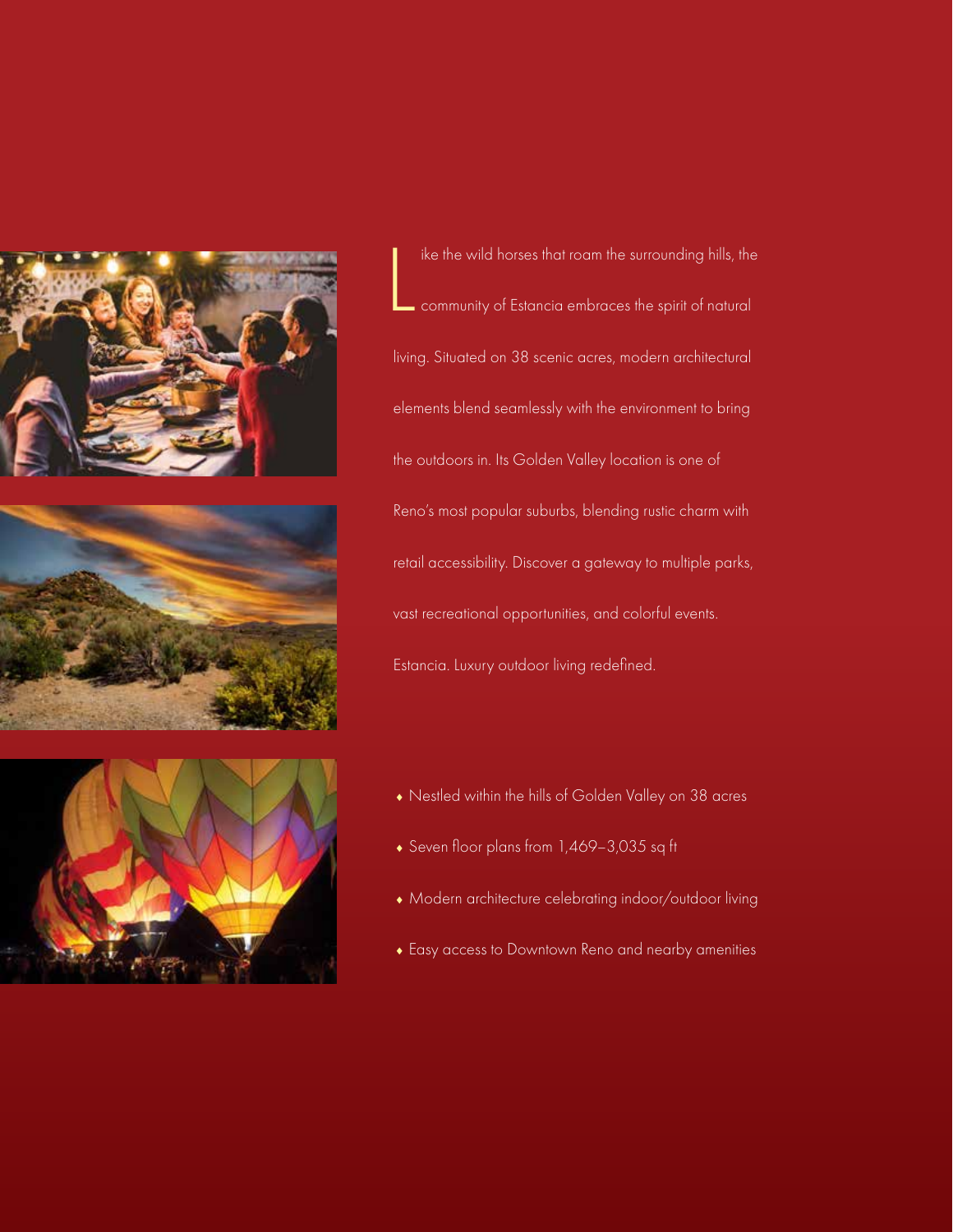# ESTANCI

## AREA **AMENITIES**

#### **LEISURE & OUTDOORS**

- Sierra Sage Golf Course
- Longeard Longwalk Ranch
- Lemmon Valley Horseman Arena

- Golden Valley Park
- North Valleys Regional Park

#### **SCHOOLS**

- North Valleys High School
- Alice Smith Elementary School
- Washoe County School District

#### **RESTAURANTS**

- Jimboy's Tacos
- QDOBA Mexican Eats
- Peg's Glorified Ham N' Eggs
- Egg Roll King
- Starbucks
- Port of Subs **PARKS** • Port of Subs • Port of Subs • Walgreen's

#### **RETAIL SHOPPING**

- North Hills Shopping Center
- North Valleys Hardware
- O'Reilly Auto Parts
- Big Lots

#### **GROCERY & SERVICE STORES**

- Walmart
- Smith's Food & Drug
- Raley's
- Jackson's Food Stores
- Shell Gas Station
- 

#### **EMERGENCY CENTERS**

• North Hills Veterinary Clinic

#### **BANKING**

- Wells Fargo
- US Bank
- Bank of America

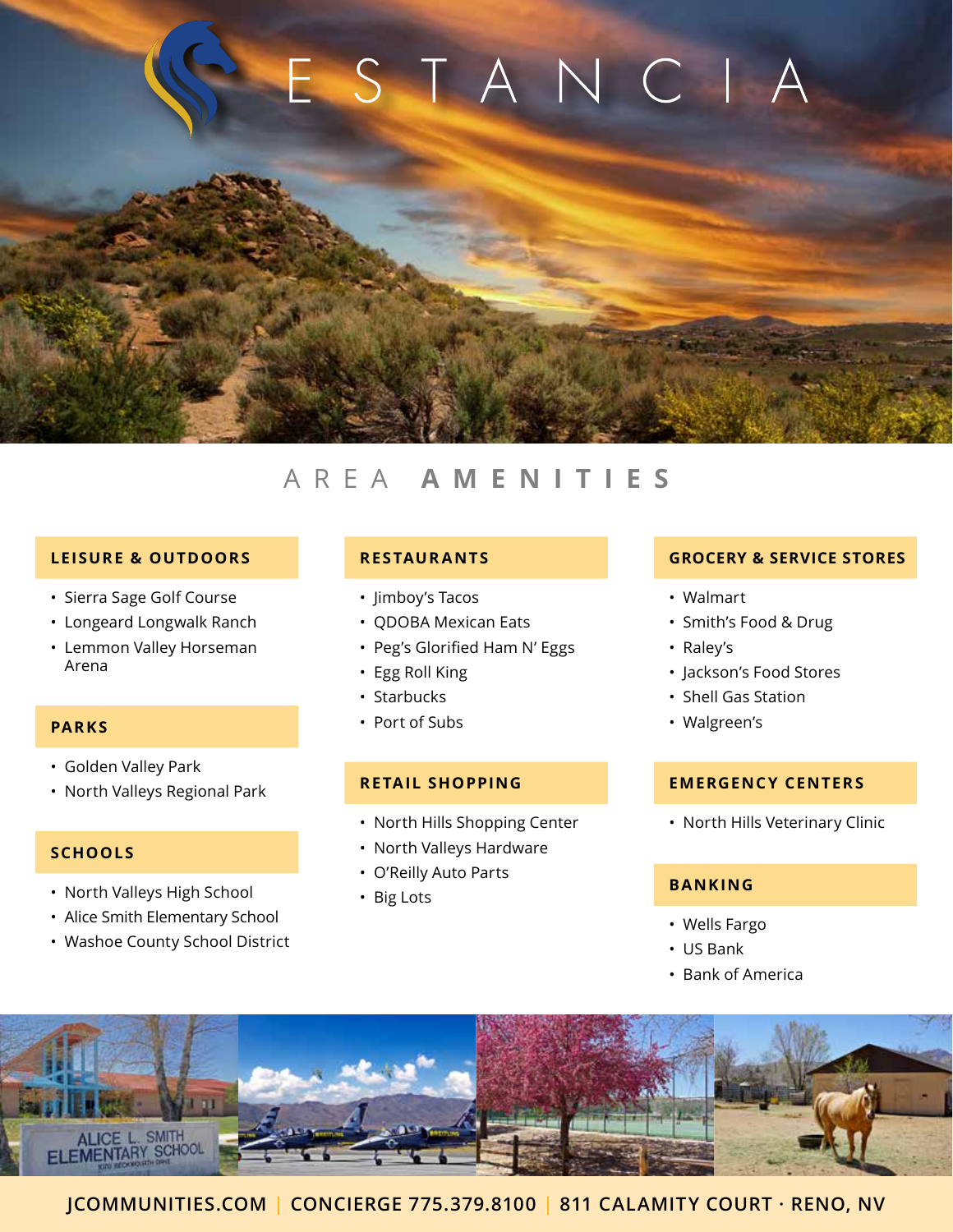# $\overline{N}$ S T A



### HIGHLIGHTED **FEATURES**

#### **CLASSIC EXTERIORS**

- Seven Distinct Floorplans
- Three Contemporary Elevations (per plan) Creating a Unique Streetscape Appearance
- Spacious Two & Three-Car Garages
- Front Yard Landscaping Including Automatic Sprinklers & Drip Irrigation in Choice of Sod Design or Xeriscape Design

#### **GOURMET KITCHENS**

- Granite Slab Countertops with 6" Splash
- Energy Saving Appliances
- Kitchen Island with Bar Seating (per plan)
- Birch Cabinetry with Recessed Panel Doors & 36" Uppers
- 18x18 Tile Flooring

#### **OWNER'S SUITE**

- Spacious Walk-in Closet with Generous Shelving
- Shower with Fiberglass Pan & 12x12 Tile Surround
- Soaking Tub with 13x13 Tile Surround
- 18x18 Tile Flooring in Bath Area & Water Closet
- Dual Sink Master Vanity on Comfort Height Base Cabinets
- Separate Private Water Closet
- Full Width Vanity Mirror

#### **ELEGANT INTERIORS**

- Dramatic 9' Ceilings Throughout (per plan)
- Abundant Overhead LED Flush Lighting Throughout
- Quality Carpeting (designated areas)
- Decorator Selected Light Fixtures (per plan)

#### **OPTIONAL UPGRADES**

- Optional Room Conversions (per plan)
- Optional Kitchen Appliance Packages
- Cozy Fireplace Options Including Linear Designs (per plan)
- Window Covering Packages



In keeping with our company's philosophy of providing the best quality to our homebuyers, we are committed to ongoing research and improvement with all included and upgraded features offered. This may result in changes to the Included Features List and Upgrades offered in the Jenuane Communities Design Studio. We reserve the right to make substitutions of similar quality without notice; subject to errors and omissions.